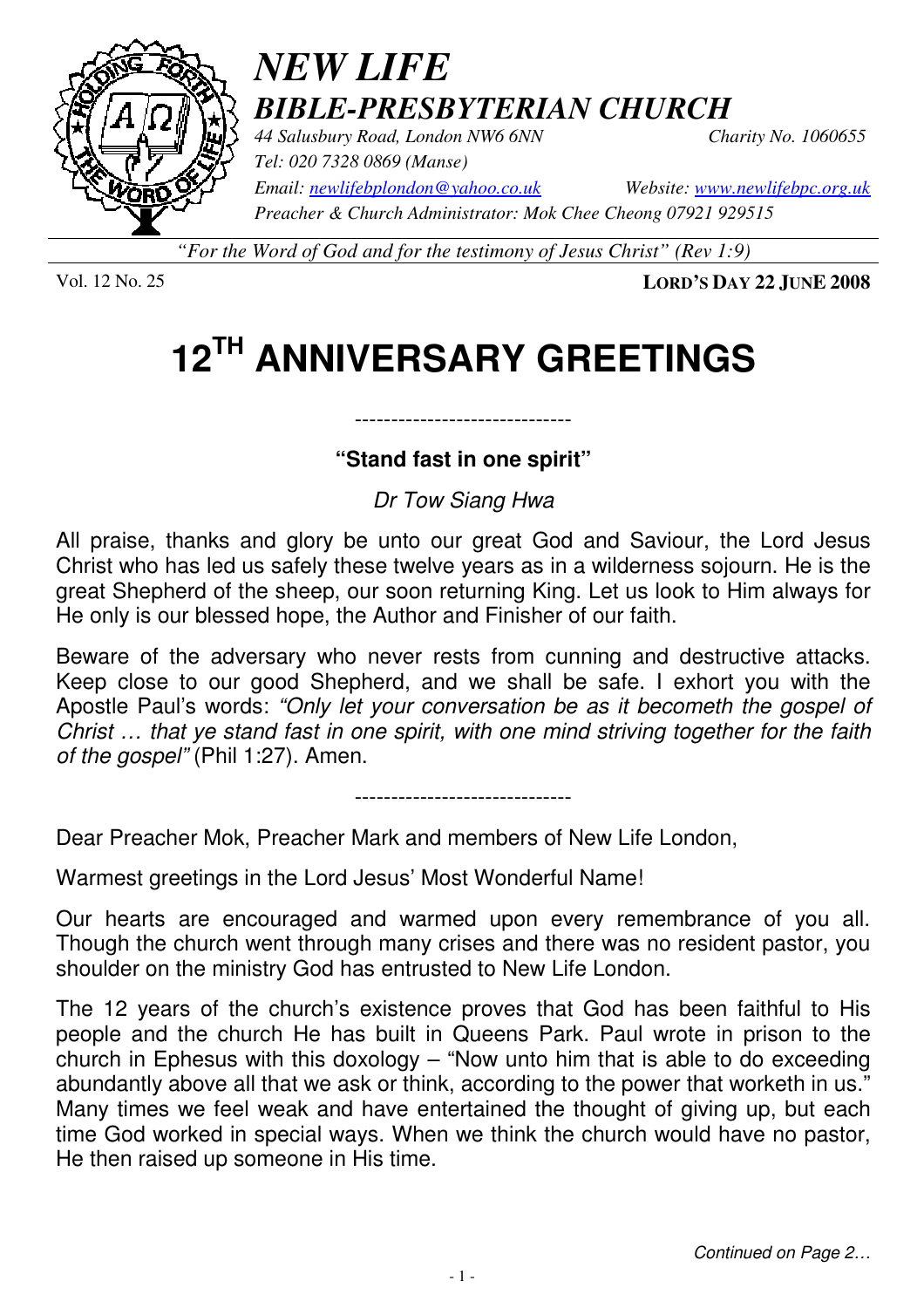Our heavenly Father gives good things to them that ask Him. Brethren, your concern for the church is also His concern. He will never leave us in a lurch. May we learn to pray to God and believe in Him that He will open the windows of heaven and send down His bountiful blessings.

In Ephesians 3, Paul says that God will do great and mighty things for three reasons:

Firstly, God will do exceeding abundantly for His glory sake. The glory of God speaks of His nature and attributes. He is powerful, all presence and all knowing. He is God who loves to give the best of things to His children. Thus for His glory sake He will do exceeding abundantly above all that we ask or think.

Secondly, God will do exceeding abundantly for His church sake. The church is a body of believers called out of the world and darkness into the heavenly kingdom and brightness. She is redeemed by the precious blood of Jesus Christ. Thus for the church sake God will do exceeding abundantly above all that we ask and think.

Thirdly, God will do exceeding abundantly for His Son sake. God's son left heaven's glory to dwell amongst sinful men. He suffered the hardship that many of us went through. Yet like a sheep He was sent to the slaughter He remained silent. He gladly went to the cross for our salvation. Thus for His Son sake God will do exceeding abundantly above all that we ask or think.

In closing I want to place in record the faithful work of Preacher Mok and his wife Carol for the last 4 years in New Life London. No work done for Jesus Christ is in vain. Thank God that Preacher Mark and his wife Hui Min are willing to continue the work after Preacher Mok and Carol return to serve in the mission field.

On behalf of the Pastors, Session and members of New Life Singapore, I congratulate you in this  $12<sup>th</sup>$  anniversary celebration.

Yours in Christ, Rev Lim Chee Boon

------------------------------

Dear Pr Mok, Task Force members and members of New Life BPC (London),

Greetings in the blessed name of our risen Lord and Saviour Jesus Christ. The session and members of Maranatha BPC rejoices with you and your members on this blessed commemoration of your church thanksgiving Anniversary.

The Lord have providentially incepted and prospered this blessed gospel work in London many years ago for a divine purpose and we thank God for the continuance of this ministry under your faithful stewardship providing edifying services to the spiritual nourishment of the saints in London. While we are separated from one another spatially we are mindful of you often in our prayers. We are thankful to the Lord for the small and feeble part that we can have in the pastoral ministry of this church over the past years. Colabouring together with you as we witnessed God's covenant faithfulness that has preserved His church over all these years.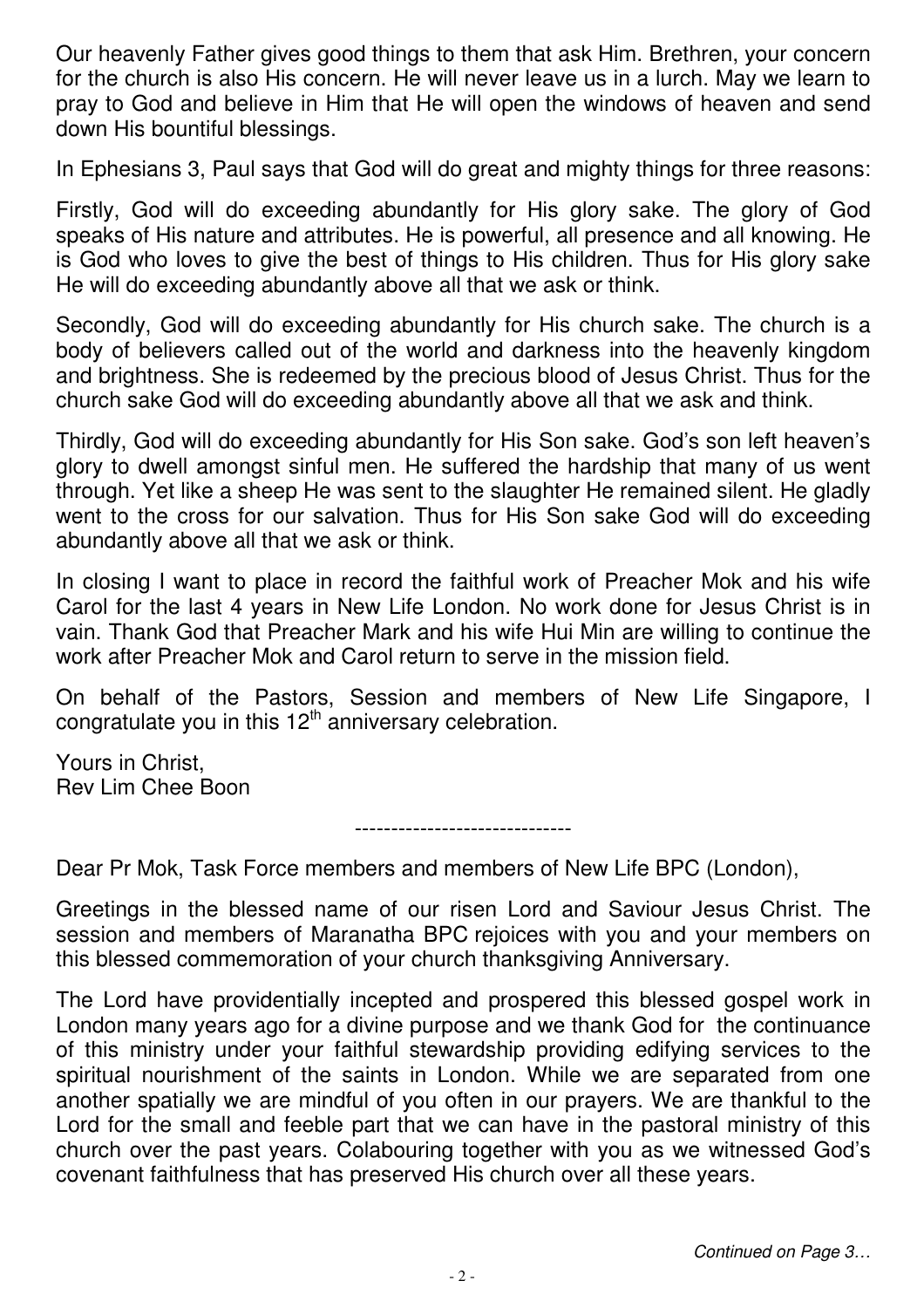There are significant signs in our times that points to the Lord's imminent coming. In all the natural calamities that surround us. There is much to be done for the Lord in these perilous days ahead while it's yet day. It is our prayer that all of you will continue to labour fervently and persevere on with the ministry of the church that the Lord have committed to us. As this year is an important crossroad for you, we pray that both you and the church will continue to grow stronger in our witness and devotion and commitment to the Lord and to one another with each passing year as we trust the Lord to provide for every need of the congregation according to His will. Let us be stedfast and united in one spirit persevering on for we know that our labour of love is not in vain in the Lord (1 Cor 15:58).

May the Lord continue to bless, strengthen and stimulate you to greater love and good works for Him in the days ahead. Mal 3:16 says, "Then they that feared the LORD spake often one to another: and the LORD hearkened, and heard it, and a book of remembrance was written before him for them that feared the LORD, and that thought upon his name."

Kindly convey our deepest felicitations to your congregation on this sacred occasion.

Dr Jack Sin Pastor Maranatha BPC

------------------------------

Dear Mok, Mark, Task Force Members & Friends,

Blessed Greetings to you on behalf of Ebenezer BP Church in Melbourne, Australia.

Congratulations to your in the name of Jesus our risen Saviour and soon coming King. 12 years of ministry in Kilburn and longer when you were moving from place to place like Abraham, you are now come of age and have a settled ministry. Praise the Lord for all the ministries to the families, individual and students. We continue to pray with you for your evangelistic outreach and the soul saving endeavours. Heb 6:10.

Praise the Lord for your brotherly kindness towards the brethren in Australia.

May the Lord keep you in His love and perfect peace.

Dr Patrick Tan Session and congregation of Ebenezer BPC.